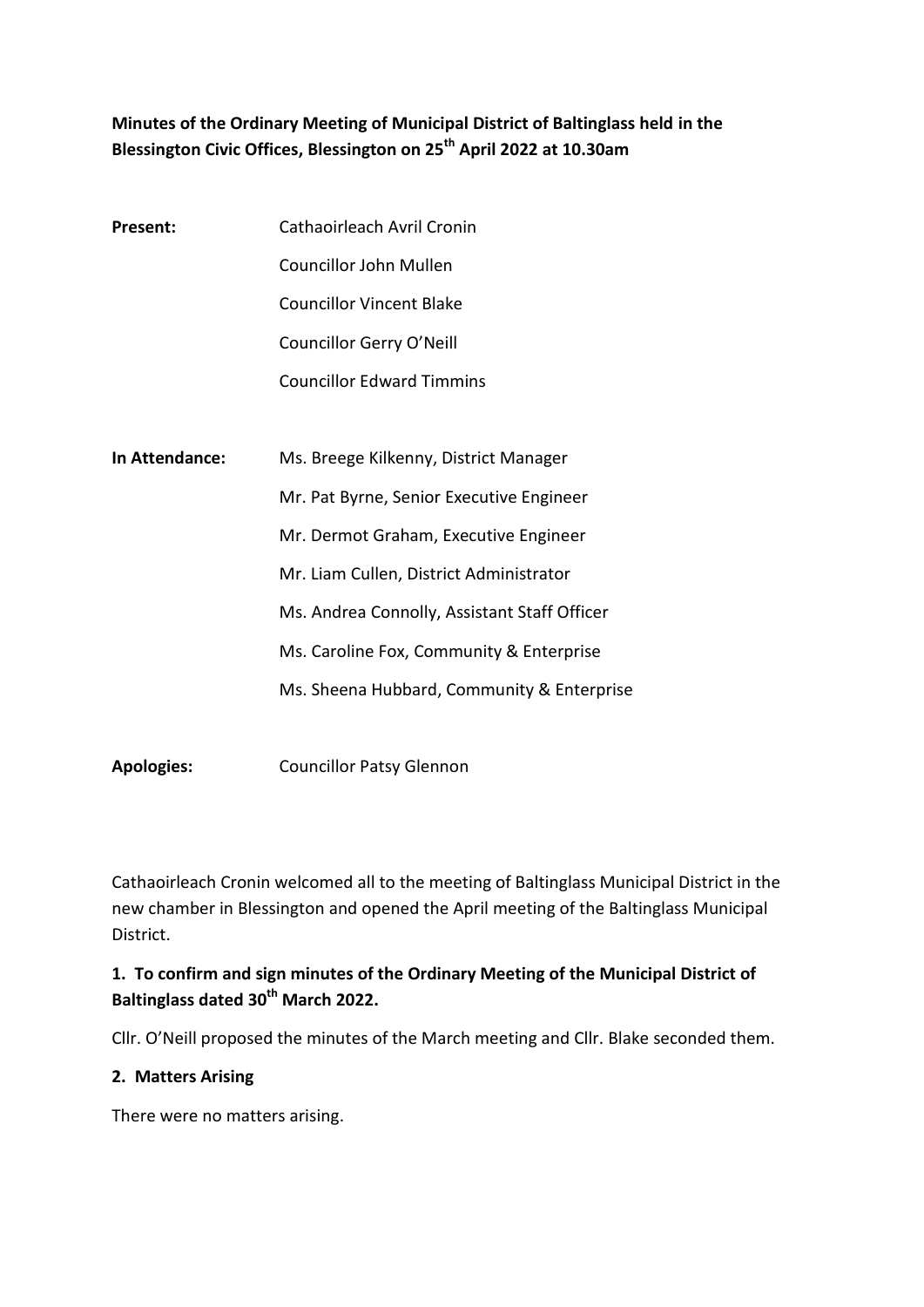#### **3. To discuss the establishment of an eGreenway communications working group**

Ms. Fox, Community & Enterprise, introduced Ms. Sheena Hubbard to the members and advised that her main role will be in communications and the development of the eGreenway website and social media platforms. She advised the meeting that, following Cllr. Mullen's suggestion, a communications working group would be set up to include individuals from community groups, business groups, farming groups and any members that would like to be involved. Ms. Fox advised that up to three hundred submissions have been made to An Bord Pleanála and she hoped to have a synopsis of these submissions available before the next meeting. Cllr. Mullen welcomed the formation of a working group and noted it would be beneficial in managing issues and future issues. He thanked officials for their work on this amazing project. Cllr. O'Neill noted that it would be better to wait for An Bord Pleanála's decision as there are still car parking and traffic lights issues that need to be resolved. Cllr. Blake stated he had no issues with the setting up of committees for any project but queried if there would be any duplication. He also raised the issue of parking for local businesses. Ms. Kilkenny, District Manager, advised the meeting that the members will make the decision on who sits on the committee and suggested keeping it to a maximum of twenty. Ms. Fox stated that the communications working group will act as a platform for local businesses affected by these issues and noted that this group will improve communication within the local community. Cllr. Timmins added his support to the setting up of this working group and Cllr. Mullen noted the importance of this group and making the public aware of its existence in order to address any issues that arise. Cllr. O'Neill stated he is in favour of the setting up of a working group for the Greenway but feels it would be a better option to wait until An Bord Pleanála have made their decision on 7<sup>th</sup> July. He raised concerns that a number of businesses have already been set up and queried if a franchise has been awarded. Ms. Fox clarified that no franchise has been given out and the establishment of this working group will provide important feedback on these issues to business owners.

Following some discussion it was agreed to include the six elected members, four Wicklow County Council staff, and two to three representatives from each sector, to include business groups, rural groups and the IFA.

#### **4. To discuss and consider Baltinglass MD twinning budget for 2022.**

Mr. Cullen, District Administrator, advised the meeting that there is a twinning budget of €3,000 available for the district and proposed the allocation of €1,250 for officially twinned groups and €500 for non twinned groups. Cllr. Blake noted Coollattin Canadian Connection were getting less this year than requested and there were only two applications in. Mr. Cullen advised that three applications were received but one group did not specify an amount. Ms. Kilkenny advised that the twinning budget for the district may be increased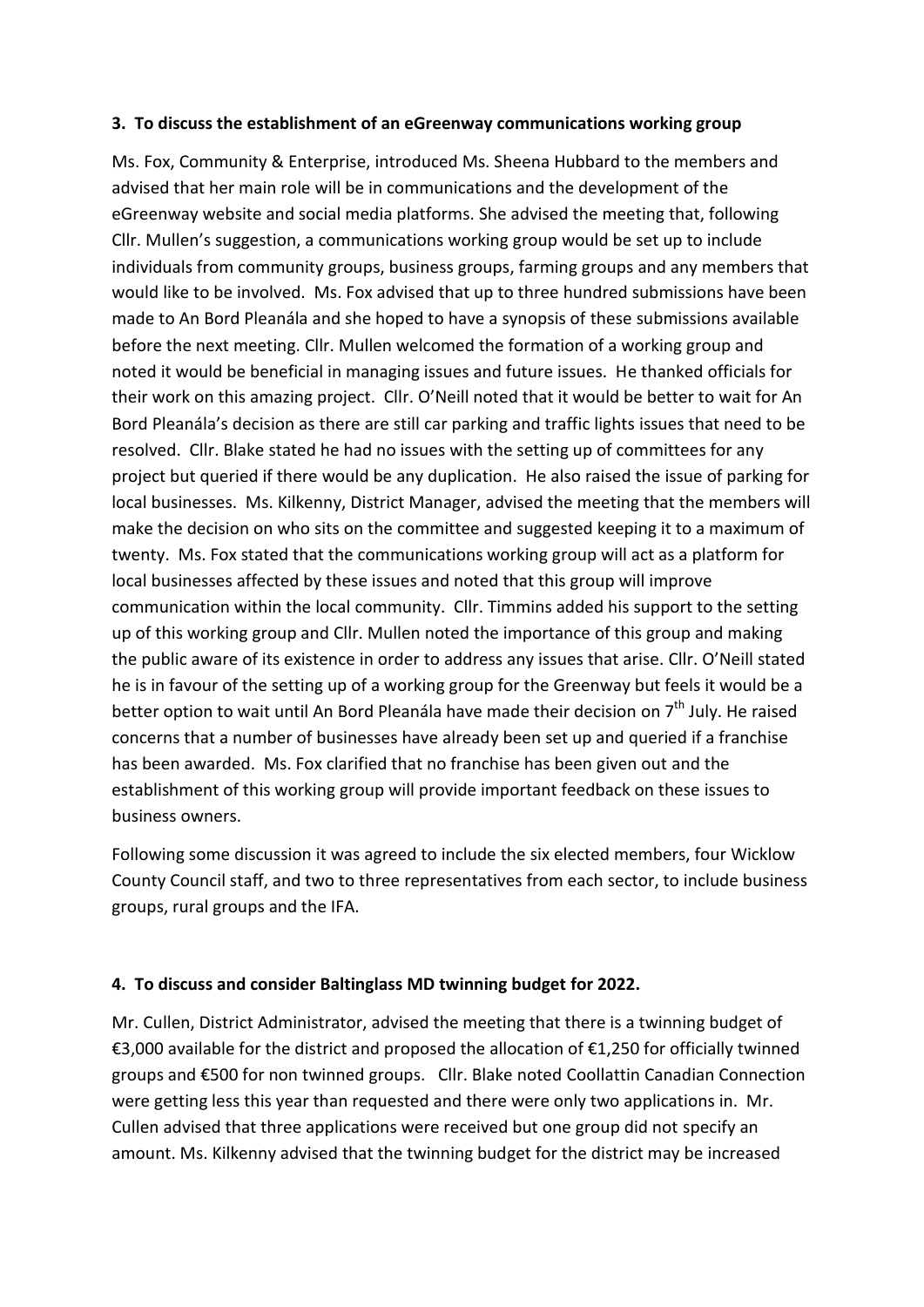this year as there are more twinning groups in place. Cllr. Blake proposed these allocations and Cllr. Mullen seconded this proposal.

### **5. To consider Roads Reports (national and non-national roads).**

Mr. Pat Byrne, Senior Executive Engineer, briefed the members on the N81 Progress Report. He advised that the contract for surfacing works at Monaspick and Annalecky on the N81 has been awarded to Kilsaran and these works will commence shortly. He added that a new staff member has been appointed to oversee works on the national roads and the three main schemes he will oversee on the N81 are the Hollywood bus stop, speeding south of Baltinglass and the crossings at Texaco in Blessington. Both Cllr. Timmins and Cllr. O'Neill thanked Mr. Byrne for the ongoing footpath and road works in the area but questioned if the Hollywood bus stop and the speeding issues at Texaco could be addressed. Mr. Byrne advised that a park and ride facility is favourable for Hollywood but that TII have more issues that need addressing. He added that landowners have been approached but it is a lengthy and drawn out process. On the issues of speeding at Texaco, he advised that surveys and reports need to be completed prior to any works. Cllr. Blake queried if the new engineer will be based in Tinahely or Blessington and Mr. Byrne advised that he will be working out of Wicklow and will cover the national roads.

Mr. Dermot Graham, Executive Engineer, presented the meeting with the non national roads report, copies of which had been circulated prior to the meeting. He advised that rates and prices have risen by 20 to 30% and this may impact the number of schemes completed under the Restoration Improvement works. Currently preparation works are being carried out. He added that there are four live applications for Community Involvement Schemes but that it is more likely that two out of three will be completed this year. Cllr. Mullen queried if there was any update on footpath funding from the NTA and Mr. Byrne advised that an update on the allocation of €1 million over two years targeted for rural areas would be available at the next engineers meeting and he would provide information to the members. Cllr. Blake queried when works would commence at Back Bawns Lane, Knockananna and on the Glenashouk Road and when works could be completed at the junction of Kilavaney church. Mr. Graham advised that whitelining and signage has been completed at Kilavaney but that more works are required. He added that locations for signage have been marked on the Glenashouk road and will be completed in the next week.

### **5. Correspondence**

There was no correspondence.